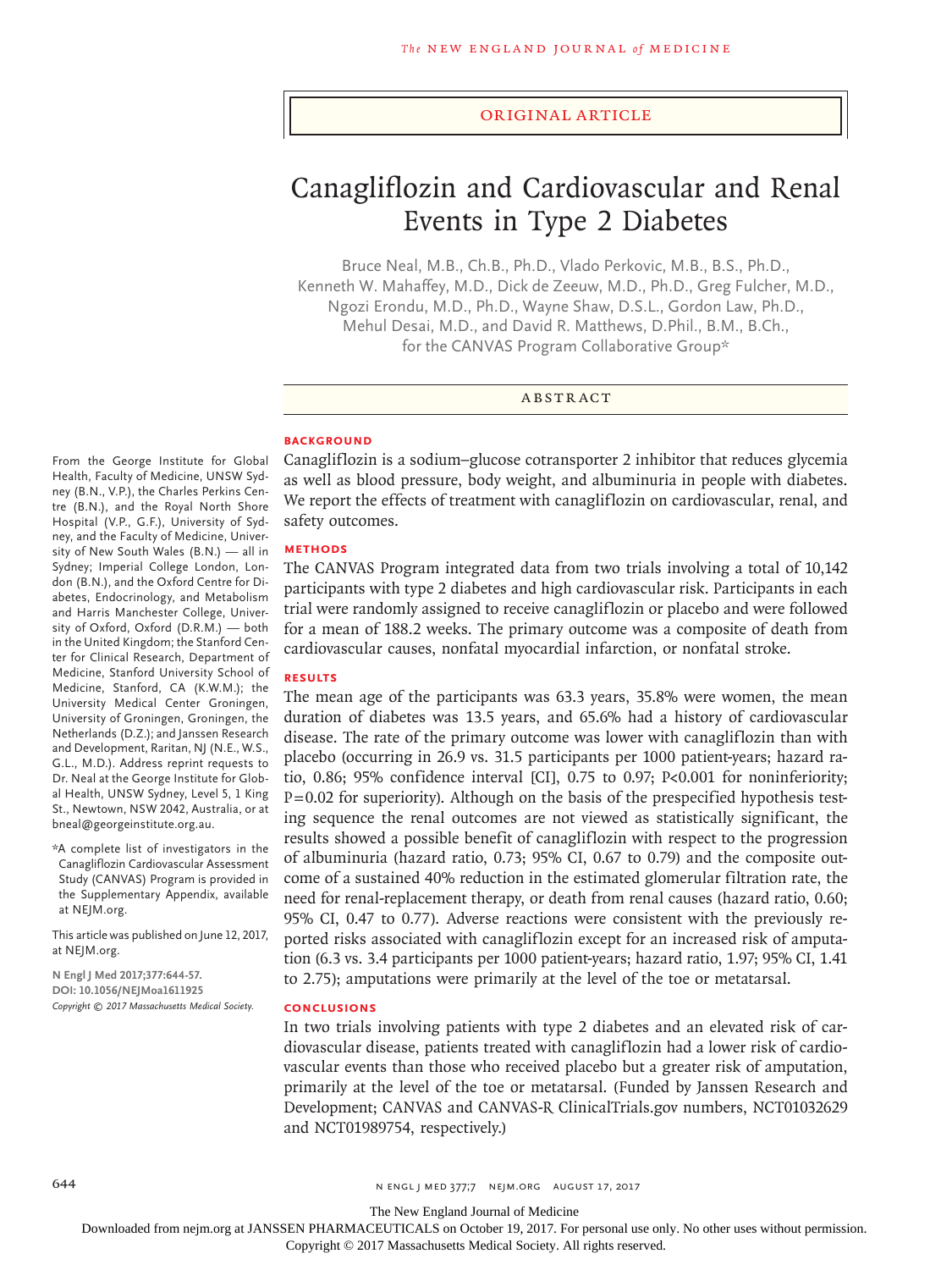THE 2 DIABETES MELLITUS IS ASSOCIATED with a substantial risk of cardiovascular and renal disease.<sup>1,2</sup> The use of inhibitors of sodium-plucose cotransporter 2 (SGLT2) ed with a substantial risk of cardiovascular and renal disease.<sup>1,2</sup> The use of inhibitors of sodium–glucose cotransporter 2 (SGLT2) results in favorable effects on biomarkers, including glycemia, blood pressure, weight,<sup>3</sup> intrarenal hemodynamics, and albuminuria,<sup>4</sup> and may also reduce the risk of serious cardiovascular complications, kidney disease, and death.<sup>5-7</sup> The CANVAS Program, comprising two sister trials, was designed to assess the cardiovascular safety and efficacy of canagliflozin and to evaluate the balance between any potential benefits of the drug and the risks associated with it, such as genitourinary infection, diabetic ketoacidosis, and fracture. The Canagliflozin Cardiovascular Assessment Study (CANVAS)<sup>8</sup> was initiated in December 2009, before the approval of canagliflozin by the Food and Drug Administration (FDA), with the initial goal of showing cardiovascular safety. The first approval of the compound by the FDA occurred in March 2013, with interim data from CANVAS. Owing to the inclusion of unmasked interim cardiovascular outcome data in the regulatory filing documents, a planned expansion of the sample size to enable a test of cardiovascular protection was not undertaken. Instead, CANVAS–Renal (CANVAS-R)9 was designed as a second CANVASlike, double-blind, randomized, placebo-controlled trial to be analyzed jointly with CANVAS, to meet a post-approval cardiovascular safety commitment to regulatory agencies. CANVAS-R, which commenced in 2014, was also designed to assess effects on albuminuria. The integrated analysis of CANVAS and CANVAS-R as the CANVAS Program $10$  was undertaken to maximize statistical power to detect plausible effects of canagliflozin on cardiovascular, kidney, and safety outcomes as suggested from evolving evidence about SGLT2 inhibitors.<sup>6,7</sup>

# Methods

# **Program Design and Oversight**

A total of 667 centers in 30 countries were involved in the two trials. The trials were scheduled for joint close-out and analysis when at least 688 cardiovascular events had been observed and the last participant who had undergone randomization had approximately 78 weeks of follow-up; this occurred in February 2017. The protocols for the two trials $8,9$  were approved by the ethics

committee at each site and are available with the full text of this article at NEJM.org. All the participants provided written informed consent. The trials were sponsored by Janssen Research and Development and were conducted as a collaboration between the sponsor, an academic steering committee, and an academic research organization, George Clinical. Members of the committees are listed in the Supplementary Appendix, available at NEJM.org. Analyses were carried out independently by the sponsor and George Clinical. The first draft of the manuscript was written by the first author, with all coauthors participating in subsequent revisions. MedErgy provided medical writing support, funded by the sponsor. The authors, who had full access to the data and made the final decisions about the content of the manuscript, vouch for the accuracy and completeness of the data and analyses and for the fidelity of the trial to the protocol. The decision to submit the manuscript for publication was made jointly by all the authors.

# **Participants**

The main criteria for inclusion were identical in the two trials (Table S1 in the Supplementary Appendix). Participants were men and women with type 2 diabetes (glycated hemoglobin level, ≥7.0% and ≤10.5%) and were either 30 years of age or older with a history of symptomatic atherosclerotic cardiovascular disease or 50 years of age or older with two or more of the following risk factors for cardiovascular disease: duration of diabetes of at least 10 years, systolic blood pressure higher than 140 mm Hg while they were receiving one or more antihypertensive agents, current smoking, microalbuminuria or macroalbuminuria, or high-density lipoprotein (HDL) cholesterol level of less than 1 mmol per liter (38.7 mg per deciliter). Participants were required to have an estimated glomerular filtration rate (eGFR) at entry of more than 30 ml per minute per  $1.73 \text{ m}^2$ of body-surface area and to meet a range of other criteria.

# **Randomization, Treatment, and Follow-up**

All potential participants completed a 2-week, single-blind, placebo run-in period. Randomization was performed centrally through an interactive Web-based response system with the use of a computer-generated randomization schedule with randomly permuted blocks that was prepared

The New England Journal of Medicine

Downloaded from nejm.org at JANSSEN PHARMACEUTICALS on October 19, 2017. For personal use only. No other uses without permission.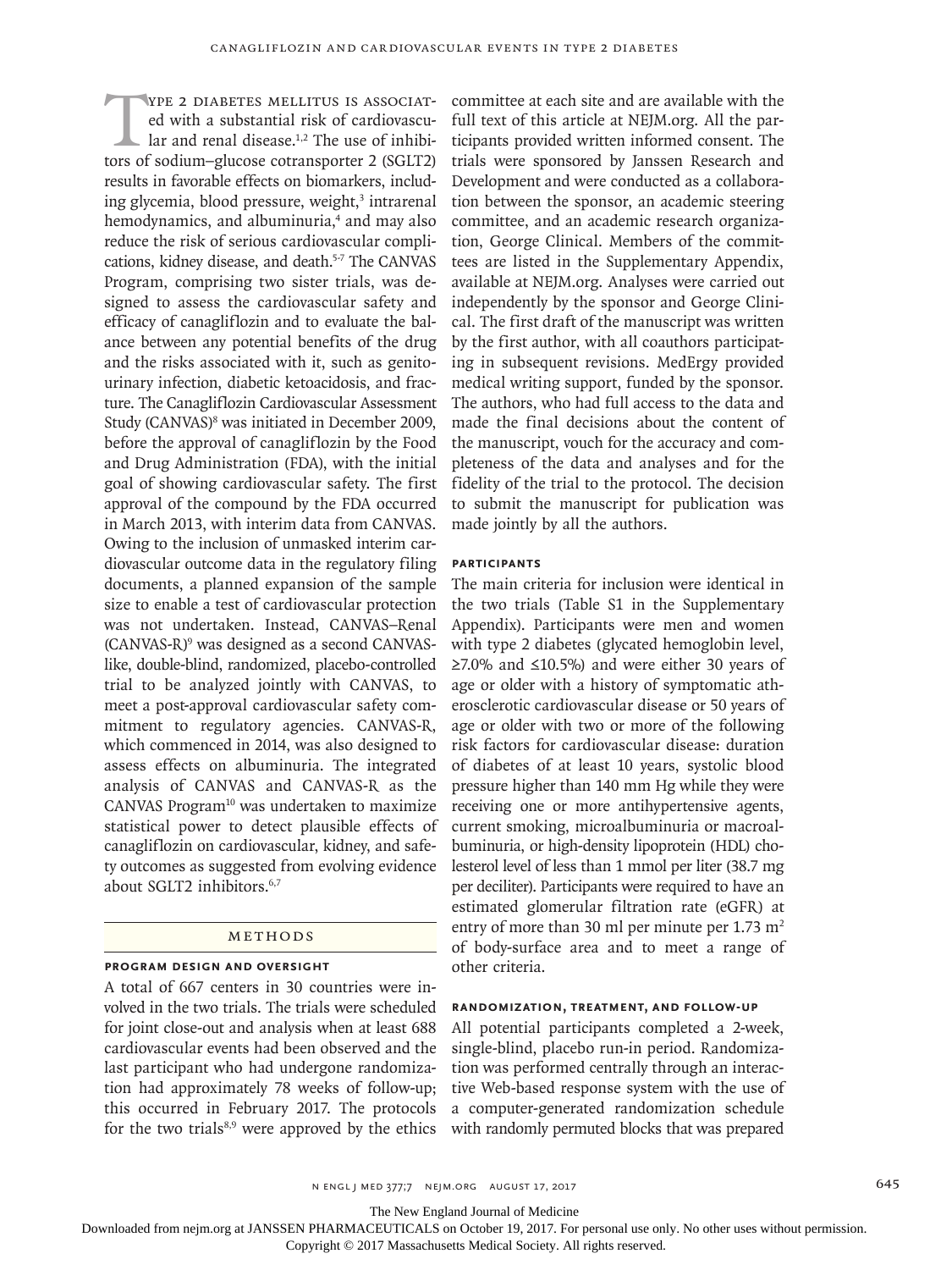by the trial sponsor. Participants in CANVAS were randomly assigned in a 1:1:1 ratio to receive canagliflozin at a dose of 300 mg, canagliflozin at a dose of 100 mg, or matching placebo, and participants in CANVAS-R were randomly assigned in a 1:1 ratio to receive canagliflozin, administered at an initial dose of 100 mg daily with an optional increase to 300 mg starting from week 13, or matching placebo. Participants and all trial staff were unaware of the individual treatment assignments until completion of the trial. Use of other background therapy for glycemic management and other control of risk factors were guided by best practice instituted in line with local guidelines.

After randomization, face-to-face follow-up was scheduled in three visits during the first year and at 6-month intervals thereafter, with telephone follow-up between face-to-face assessments. Every follow-up included inquiry about primary and secondary outcome events and serious adverse events. The urinary albumin-to-creatinine ratio was measured every 26 weeks in CANVAS-R and at week 12 and then annually in CANVAS. Measurement of serum creatinine with eGFR was performed at least every 26 weeks in both trials. Participants who prematurely discontinued the trial regimen continued scheduled follow-up whenever possible; extensive efforts were made to obtain full outcome data for all participants during the final follow-up window that spanned November 2016 to February 2017.

#### **Outcomes**

The primary outcome was a composite of death from cardiovascular causes, nonfatal myocardial infarction, or nonfatal stroke. Secondary outcomes planned for sequential conditional hypothesis testing were death from any cause, death from cardiovascular causes, progression of albuminuria, and the composite of death from cardiovascular causes and hospitalization for heart failure (Fig. S1 in the Supplementary Appendix). Progression of albuminuria was defined as more than a 30% increase in albuminuria and a change from either normoalbuminuria to microalbuminuria or macroalbuminuria or from microalbuminuria to macroalbuminuria. If sequential testing was not significant for all the outcomes specified, the remaining outcomes were scheduled for assessment as exploratory variables in the integrated data set.

Exploratory cardiovascular outcomes prespecified for evaluation were nonfatal myocardial infarction, nonfatal stroke, and hospitalization for heart failure,<sup>10</sup> and the key prespecified exploratory renal outcomes were regression of albuminuria (using criteria comparable to those defined for category progression) and the renal composite comprising a 40% reduction in eGFR sustained for at least two consecutive measures, the need for renal-replacement therapy (dialysis or transplantation), or death from renal causes (defined as death with a proximate renal cause). Evaluation of total hospitalizations was also prespecified.

All major cardiovascular events, renal outcomes, and deaths, plus selected safety outcomes, were adjudicated by end-point adjudication committees. The members of the committees and the definitions that were used for the clinical events are listed in the Supplementary Appendix. Intermediate markers of cardiovascular risk and requirement for antihyperglycemic agents were assessed to help understand the observed effects on cardiovascular and renal outcomes. Analyses of safety included adverse events coded with the use of the latest version of the *Medical Dictionary for Regulatory Activities* (MedDRA). For bone fracture, the primary prespecified analysis was for low-trauma fracture events, but secondary analysis of all fractures was also performed. Amputations were assessed overall, but the numbers of cases above and below the ankle were also reported.

#### **Statistical Analysis**

The primary hypothesis test was a test of noninferiority, with the use of a margin of 1.3 for the hazard ratio for the primary outcome with canagliflozin as compared with placebo in the full, integrated data set (i.e., all available follow-up data from all participants who underwent randomization) and with the intention-to-treat approach. We calculated that with 688 cardiovascular safety events recorded across the trials, there would be at least 90% power, at an alpha level of 0.05, to exclude an upper margin of the 95% confidence interval for the hazard ratio of 1.3. Cardiovascular safety was to be shown if the upper boundary of the 95% confidence interval of the hazard ratio with canagliflozin as compared with placebo was less than 1.3, and superiority was to be shown if the upper boundary was less than 1.0. Hypothesis testing was scheduled to proceed sequentially, conditional on the primary

The New England Journal of Medicine

Downloaded from nejm.org at JANSSEN PHARMACEUTICALS on October 19, 2017. For personal use only. No other uses without permission.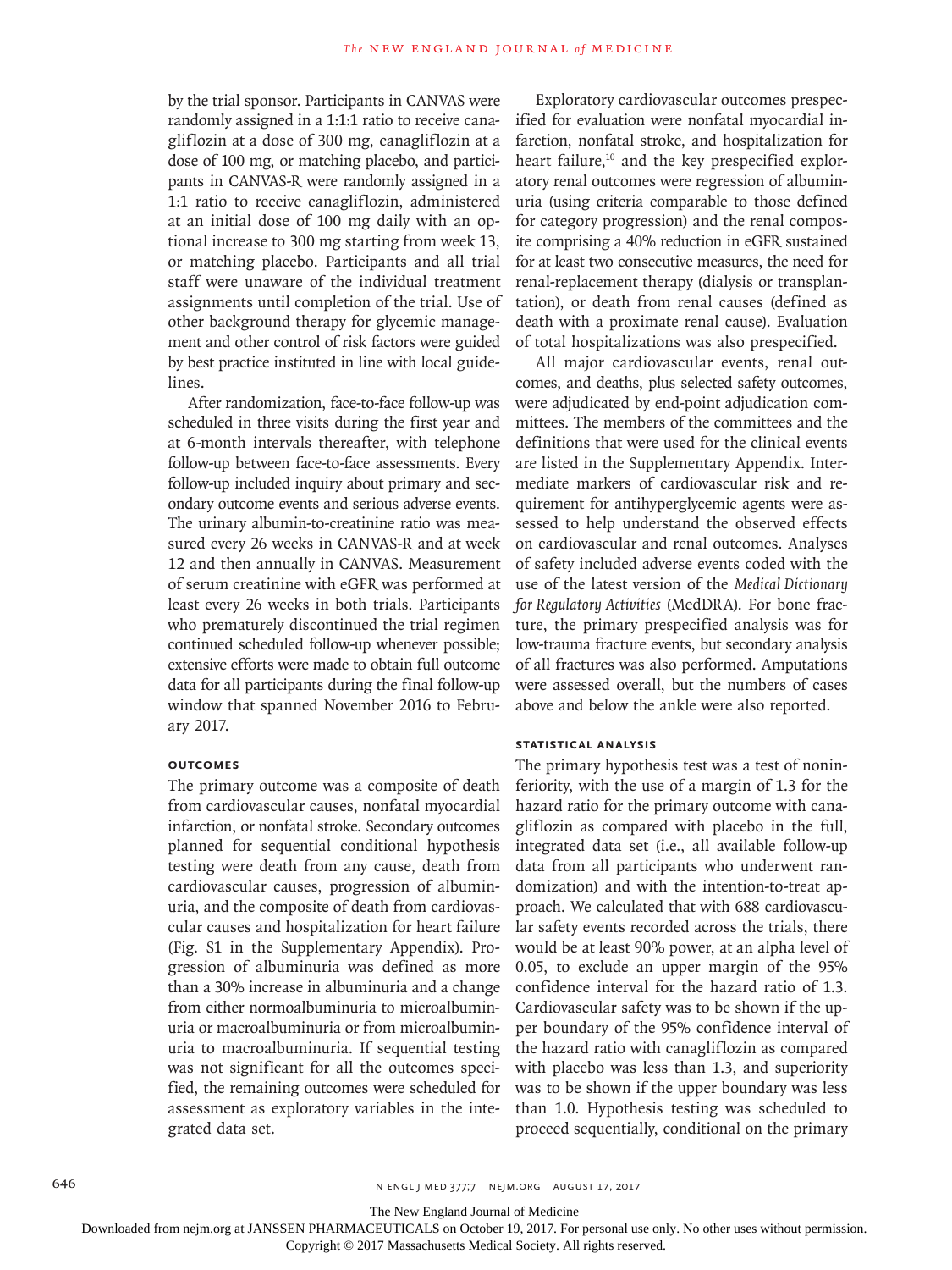safety hypothesis and each subsequent test for superiority being met in the full, integrated data set; in a truncated data set; or in the CANVAS-R data set (Fig. S1 in the Supplementary Appendix). In addition to the formal hypothesis testing, a supplementary set of exploratory analyses of cardiovascular outcomes, renal outcomes, death, and hospitalizations was prespecified for the full, integrated data set with all available follow-up of all participants who underwent randomization.<sup>10</sup>

Hazard ratios, 95% confidence intervals, and P values were estimated with Cox regression models, $11$  with stratification according to trial and history of cardiovascular disease, for all canagliflozin groups combined versus placebo. P values for efficacy were reported only when the hypothesis was proved. Supplementary analysis with imputation for missing data by multiple imputation was performed for the primary outcome. Hypothesis testing of the other outcomes in the sequence was not performed beyond the first nonsignificant result. For all subsequent outcomes, which were exploratory, reporting was restricted to the hazard ratio estimates and the nominal 95% confidence intervals. Annualized incidence rates were calculated per 1000 patient-years of follow-up.

The analyses of albuminuria were based on participants with progression or regression on at least one occasion, with a sensitivity analysis performed for those with evidence of sustained progression or regression. Unless otherwise specified, on-treatment analysis (with data from patients who had a safety outcome while they were receiving canagliflozin or placebo or within 30 days after discontinuation of the drug or placebo) was the primary approach used for the safety assessments. The exception was for fracture, amputation, cancer, and diabetic ketoacidosis outcomes, for which analyses included participants who received at least one dose of drug or placebo and had an event at any time during follow-up. Effects of canagliflozin on continuous outcomes were assessed with the use of mixed models<sup>12</sup> that included all observed longitudinal data and assumed that missing data were missing at random. For all outcome analyses, we tested the homogeneity of treatment effects across the two contributing trials. Analyses were performed with SAS software, version 9.2, and SAS Enterprise Guide, version 7.11.

#### Results

# **Participants**

The two trials involved a total of 10,142 participants, 4330 in CANVAS and 5812 in CANVAS-R. A total of 9734 participants (96.0%) completed the trial (i.e., were alive and were assessed for safety and efficacy outcomes during the final follow-up window or died before the final followup). Vital status was confirmed for 10,100 of the 10,142 participants (99.6%). The mean follow-up was 188.2 weeks, and the median follow-up 126.1 weeks; the length of follow-up was similar in the canagliflozin and placebo groups but was longer in CANVAS (295.9 weeks) than in CANVAS-R (108.0 weeks). A total of 29.2% of the participants assigned to canagliflozin and 29.9% of those assigned to placebo discontinued the assigned regimen prematurely. (Additional information on the participants can be found in Figs. S2 and S3 and Tables S2 and S3 in the Supplementary Appendix.)

The mean age of the participants was 63.3 years, 35.8% were women, the mean duration of diabetes was 13.5 years, the mean eGFR was 76.5 ml per minute per 1.73  $m^2$ , and the median urinary albumin-to-creatinine ratio was 12.3 (as measured in milligrams of albumin and grams of creatinine) (Table 1). Among the participants, 22.6% had microalbuminuria, 7.6% had macroalbuminuria, and 65.6% had a history of cardiovascular disease at baseline. A total of 71.4% of CANVAS-R participants in the canagliflozin group had the dose of canagliflozin increased to 300 mg during the trial. Patients received other appropriate therapies for the management of glycemia and cardiovascular risks (Table 1, and Table S4 in the Supplementary Appendix). Baseline characteristics were balanced in the canagliflozin and placebo groups (Table 1) and were similar across CANVAS and CANVAS-R (Table S5 in the Supplementary Appendix).

#### **Intermediate Markers of Cardiovascular Risk**

The mean difference in glycated hemoglobin level between the canagliflozin group and the placebo group was –0.58% (95% confidence interval [CI],  $-0.61$  to  $-0.56$ ), the mean difference in body weight was –1.60 kg (95% CI, –1.70 to –1.51), the mean difference in systolic blood pressure was –3.93 mm Hg (95% CI, –4.30 to –3.56), and the mean difference in diastolic blood pressure was  $-1.39$  mm Hg (95% CI,  $-1.61$  to  $-1.17$ ) (P<0.001

The New England Journal of Medicine

Downloaded from nejm.org at JANSSEN PHARMACEUTICALS on October 19, 2017. For personal use only. No other uses without permission.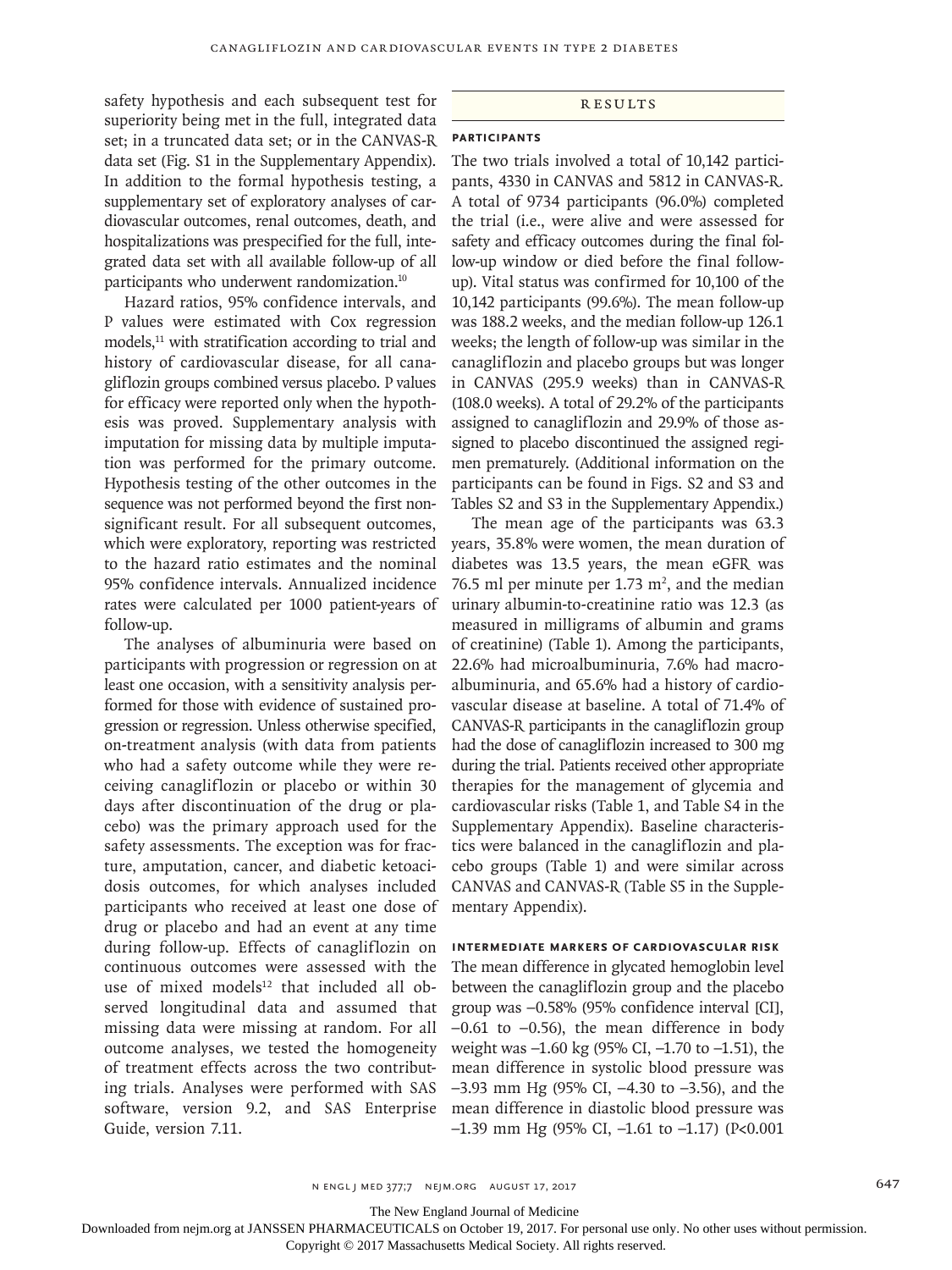| Table 1. Baseline Characteristics in the Integrated CANVAS Program.* |                               |                         |                         |  |  |
|----------------------------------------------------------------------|-------------------------------|-------------------------|-------------------------|--|--|
| Characteristic                                                       | Canagliflozin<br>$(N = 5795)$ | Placebo<br>$(N = 4347)$ | Total<br>$(N = 10,142)$ |  |  |
| $Age - yr$                                                           | $63.2 \pm 8.3$                | $63.4 \pm 8.2$          | $63.3 \pm 8.3$          |  |  |
| Female sex - no. $(\%)$                                              | 2036 (35.1)                   | 1597 (36.7)             | 3633 (35.8)             |  |  |
| Race — no. $(\%)$ :                                                  |                               |                         |                         |  |  |
| White                                                                | 4508 (77.8)                   | 3436 (79.0)             | 7944 (78.3)             |  |  |
| Asian                                                                | 777(13.4)                     | 507(11.7)               | 1284 (12.7)             |  |  |
| Black                                                                | 176(3.0)                      | 160(3.7)                | 336 (3.3)               |  |  |
| Other                                                                | 334(5.8)                      | 244(5.6)                | 578 (5.7)               |  |  |
| Current smoker - no. (%)                                             | 1020 (17.6)                   | 786 (18.1)              | 1806 (17.8)             |  |  |
| History of hypertension - no. (%)                                    | 5188 (89.5)                   | 3937 (90.6)             | 9125 (90.0)             |  |  |
| History of heart failure - no. (%)                                   | 803 (13.9)                    | 658 (15.1)              | 1461 (14.4)             |  |  |
| Duration of diabetes - yr                                            | $13.5 \pm 7.7$                | $13.7 \pm 7.8$          | $13.5 \pm 7.8$          |  |  |
| History of microvascular disease - no. (%)                           |                               |                         |                         |  |  |
| Retinopathy                                                          | 1203 (20.8)                   | 926 (21.3)              | 2129 (21.0)             |  |  |
| Nephropathy                                                          | 994 (17.2)                    | 780 (17.9)              | 1774 (17.5)             |  |  |
| Neuropathy                                                           | 1787 (30.8)                   | 1323 (30.4)             | 3110 (30.7)             |  |  |
| History of atherosclerotic vascular disease - no. (%) [              |                               |                         |                         |  |  |
| Coronary                                                             | 3234 (55.8)                   | 2487 (57.2)             | 5721 (56.4)             |  |  |
| Cerebrovascular                                                      | 1113 (19.2)                   | 845 (19.4)              | 1958 (19.3)             |  |  |
| Peripheral                                                           | 1176 (20.3)                   | 937 (21.6)              | 2113 (20.8)             |  |  |
| Any                                                                  | 4127 (71.2)                   | 3197 (73.5)             | 7324 (72.2)             |  |  |
| History of cardiovascular disease — no. $(\%) \P$                    | 3756 (64.8)                   | 2900 (66.7)             | 6656 (65.6)             |  |  |
| History of amputation - no. (%)                                      | 136(2.3)                      | 102(2.3)                | 238(2.3)                |  |  |
| Body-mass index                                                      | $31.9 \pm 5.9$                | $32.0 \pm 6.0$          | $32.0 + 5.9$            |  |  |
| Blood pressure — mm Hg                                               |                               |                         |                         |  |  |
| Systolic                                                             | $136.4 \pm 15.8$              | $136.9 \pm 15.8$        | $136.6 \pm 15.8$        |  |  |
| Diastolic                                                            | $77.6 + 9.6$                  | $77.8 + 9.7$            | $77.7 + 9.7$            |  |  |
| Glycated hemoglobin - %                                              | $8.2 \pm 0.9$                 | $8.2 \pm 0.9$           | $8.2 \pm 0.9$           |  |  |
| Cholesterol - mmol/liter                                             |                               |                         |                         |  |  |
| Total                                                                | $4.4 \pm 1.1$                 | $4.4 \pm 1.2$           | $4.4 \pm 1.2$           |  |  |
| <b>HDL</b>                                                           | $1.2 \pm 0.3$                 | $1.2 \pm 0.3$           | $1.2 \pm 0.3$           |  |  |
| LDL                                                                  | $2.3 \pm 0.9$                 | $2.3 \pm 0.9$           | $2.3 \pm 0.9$           |  |  |
| Ratio of LDL to HDL                                                  | $2.0 + 0.9$                   | $2.0 \pm 0.9$           | $2.0 + 0.9$             |  |  |
| Triglycerides - mmol/liter                                           | $2.0 \pm 1.3$                 | $2.0 \pm 1.5$           | $2.0 \pm 1.4$           |  |  |
| eGFR - ml/min/1.73 m <sup>2**</sup>                                  | $76.7 \pm 20.3$               | $76.2 \pm 20.8$         | $76.5 \pm 20.5$         |  |  |
| Albumin measurements††                                               |                               |                         |                         |  |  |
| Median albumin-to-creatinine ratio (interquartile range)             | $12.4(6.71-40.9)$             | $12.1(6.57-43.9)$       | $12.3(6.65-42.1)$       |  |  |
| Normoalbuminuria - no./total no. (%)                                 | 4012/5740 (69.9)              | 2995/4293 (69.8)        | 7007/10,033 (69.8)      |  |  |
| Microalbuminuria - no./total no. (%)                                 | 1322/5740 (23.0)              | 944/4293 (22.0)         | 2266/10,033 (22.6)      |  |  |
| Macroalbuminuria - no./total no. (%)                                 | 406/5740 (7.1)                | 354/4293 (8.2)          | 760/10,033 (7.6)        |  |  |

Plus–minus values are means ±SD. The CANVAS Program comprised two trials: the Canagliflozin Cardiovascular Assessment Study (CANVAS) and CANVAS–Renal (CANVAS-R).

† One participant underwent randomization at two different sites; only the first randomization is included in the intention-to-treat analysis set.

‡ Race was determined by investigator inquiry of the participant. Other includes American Indian or Alaska Native, Native Hawaiian or other Pacific Islander, multiple races, other race, and unknown.

Some participants had more than one type of atherosclerotic disease.

¶ A history of cardiovascular disease was defined as a history of symptomatic atherosclerotic vascular disease (coronary, cerebrovascular, or peripheral).

The body-mass index is the weight in kilograms divided by the square of the height in meters.

\*\* Values for estimated glomerular filtration rate (eGFR) were calculated with data from 5794 participants in the canagliflozin group, 4346 in the placebo group, and 10,140 in the total population.

†† The albumin-to-creatinine ratio was measured in milligrams of albumin and grams of creatinine.

648 n engl j med 377;7 nejm.org August 17, 2017

The New England Journal of Medicine

Downloaded from nejm.org at JANSSEN PHARMACEUTICALS on October 19, 2017. For personal use only. No other uses without permission.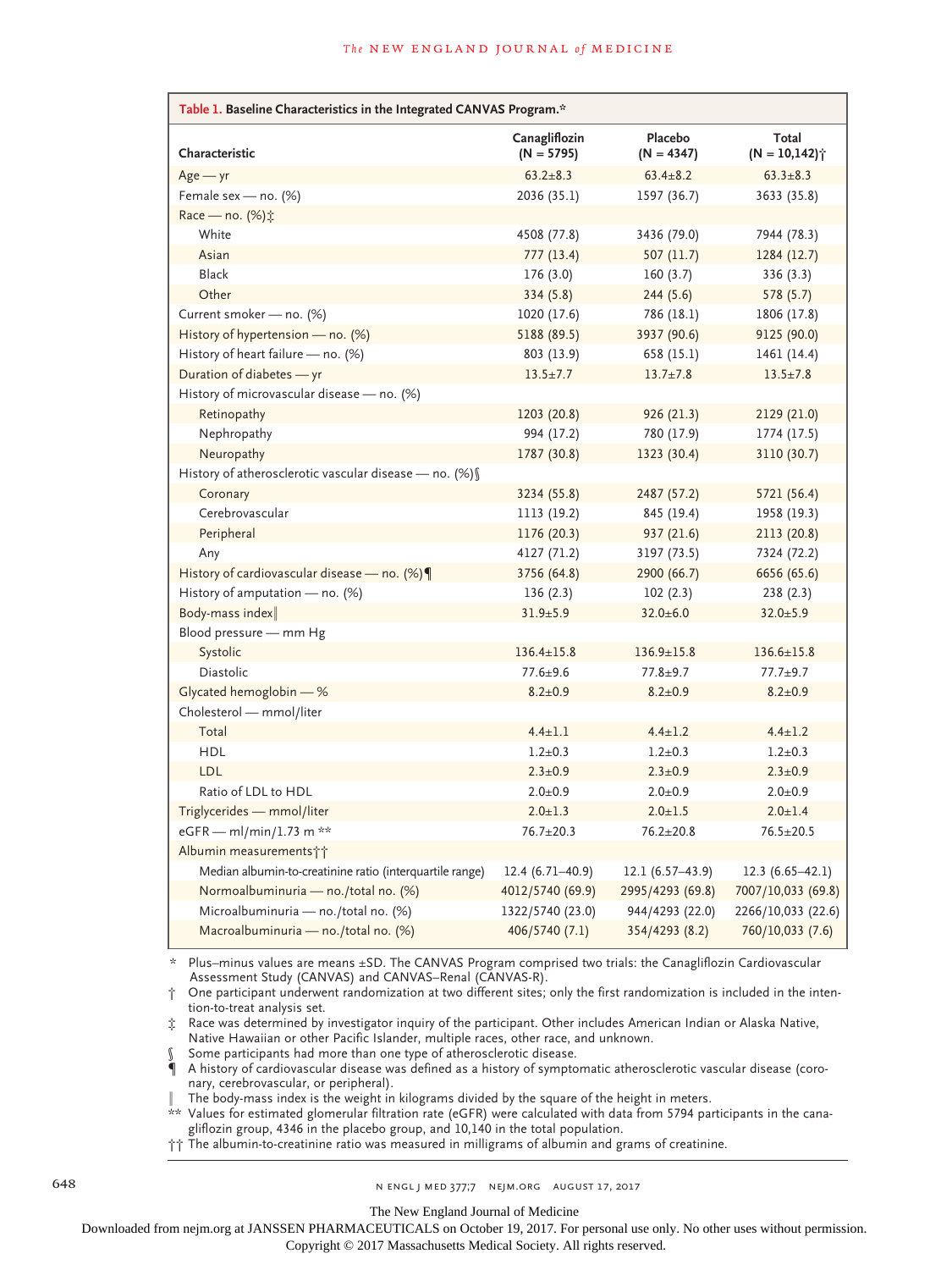for all comparisons) (Fig. 1). The use of other antihyperglycemic agents during follow-up was 9.3% lower (95% CI, –11.0 to –7.6) in the canagliflozin group than in the placebo group. The level of HDL cholesterol was higher in the canagliflozin group than in the placebo group (by 2.05 mg per deciliter; 95% CI, 1.77 to 2.33 [0.05 mmol per liter; 95% CI, 0.05 to 0.06]), as was the level of low-density lipoprotein (LDL) cholesterol (by 4.68 mg per deciliter; 95% CI, 3.64 to 5.73 [0.12 mmol per liter; 95% CI, 0.09 to 0.15]); the ratio of LDL cholesterol to HDL cholesterol was unchanged (Fig. S4 in the Supplementary Appendix).

# **Cardiovascular Outcomes, Death, and Hospitalizations**

Significantly fewer participants in the canagliflozin group than in the placebo group had a primary outcome event (the composite of death from cardiovascular causes, nonfatal myocardial infarction, or nonfatal stroke): 26.9 vs. 31.5 participants with an event per 1000 patient-years (hazard ratio, 0.86; 95% CI, 0.75 to 0.97; P<0.001 for noninferiority;  $P=0.02$  for superiority) (Figs. 2 and 3). The effects on the primary outcome were nearly the same when imputation for missing events was performed (hazard ratio, 0.85; 95% CI, 0.75 to 0.97). There were broadly consistent effects across a wide range of prespecified subgroups (Fig. 4), except for subgroups defined according to baseline use of diuretics (P<0.001 for homogeneity). Superiority was not shown for the first secondary outcome in the testing sequence (death from any cause;  $P=0.24$ ), and hypothesis testing was discontinued. Therefore, estimates for the fatal secondary outcomes, including death from any cause (hazard ratio, 0.87; 95% CI, 0.74 to 1.01) and death from cardiovascular causes (hazard ratio, 0.87; 95% CI, 0.72 to 1.06), are not considered to be significant (Figs. 2, 3, and 5). Effect estimates for exploratory cardiovascular outcomes are shown in Figures 2, 3, and 5. There was no evidence of differences in effects between the CANVAS and CANVAS-R trials for the primary, fatal, or exploratory cardiovascular outcomes (Table S6 in the Supplementary Appendix).

#### **Renal Outcomes**

Progression of albuminuria occurred less frequently among participants assigned to canagliflozin than among those assigned to placebo (89.4 vs. 128.7 participants with an event per 1000 patientyears), corresponding to a hazard ratio of 0.73 (95% CI, 0.67 to 0.79) (Figs. 3 and 5); the effects were greater in CANVAS-R (hazard ratio, 0.64; 95% CI, 0.57 to 0.73) than in CANVAS (hazard ratio, 0.80; 95% CI, 0.72 to 0.90) (P=0.02 for homogeneity) (Table S7 in the Supplementary Appendix). Regression of albuminuria also occurred more frequently among those assigned to canagliflozin than among those assigned to placebo (293.4 vs. 187.5 participants with regression per 1000 patient-years; hazard ratio, 1.70; 95% CI, 1.51 to 1.91). The composite outcome of sustained 40% reduction in eGFR, the need for renal-replacement therapy, or death from renal causes occurred less frequently among participants in the canagliflozin group than among those in the placebo group (5.5 vs. 9.0 participants with the outcome per 1000 patient-years, corresponding to a hazard ratio of 0.60; 95% CI, 0.47 to 0.77) (Figs. 3 and 5); no significant difference in this outcome was seen between CANVAS and CANVAS-R (Table S7 in the Supplementary Appendix).

#### **Safety Outcomes**

Serious adverse events were less common among participants assigned to canagliflozin than among those assigned to placebo (104.3 vs. 120.0 participants with an event per 1000 patient-years; hazard ratio, 0.93; 95% CI, 0.87 to 1.00). Adverse events leading to discontinuation did not differ significantly between groups (35.5 vs. 32.8 participants with an event per 1000 patient-years; hazard ratio, 1.13; 95% CI, 0.99 to 1.28) (Table 2). There was a higher risk of amputation of toes, feet, or legs with canagliflozin than with placebo (6.3 vs. 3.4 participants with amputation per 1000 patient-years, corresponding to a hazard ratio of 1.97; 95% CI, 1.41 to 2.75), with 71% of the affected participants having their highest amputation at the level of the toe or metatarsal (Fig. S5 in the Supplementary Appendix). The highest absolute risk of amputation occurred among patients who had a history of amputation or peripheral vascular disease, but the relative risk of amputation with canagliflozin as compared with placebo was similar across these subgroups (Table S8 in the Supplementary Appendix).

Previously reported risks of adverse events of interest attributable to infections of male or female genitalia, volume depletion, and diuresis were observed. We detected no higher risks of hypoglycemia, hyperkalemia, acute kidney injury, pancreatitis, malignancies, or venous thromboembolism

The New England Journal of Medicine

Downloaded from nejm.org at JANSSEN PHARMACEUTICALS on October 19, 2017. For personal use only. No other uses without permission.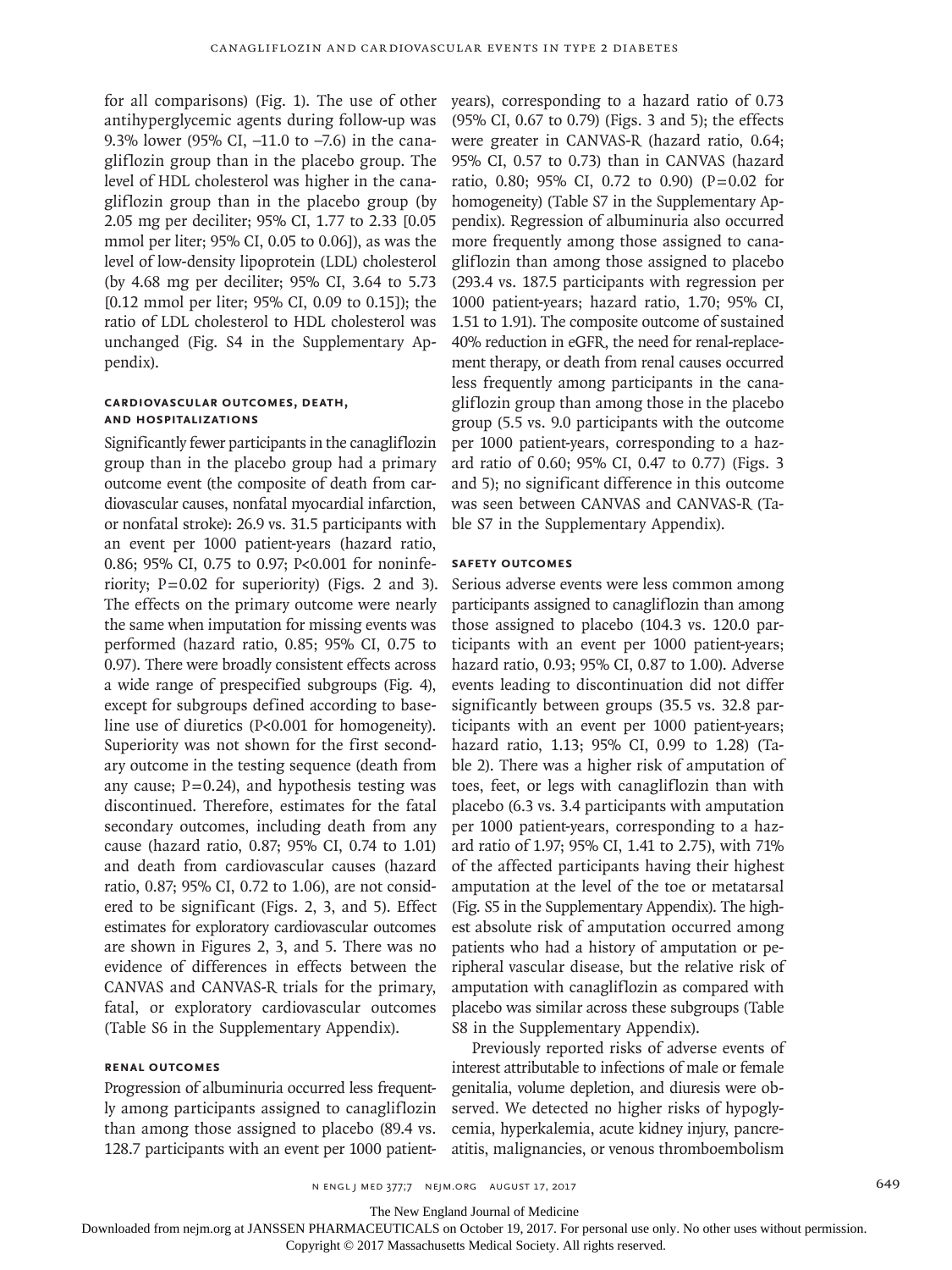



650 n engl j med 377;7 nejm.org August 17, 2017

The New England Journal of Medicine

Downloaded from nejm.org at JANSSEN PHARMACEUTICALS on October 19, 2017. For personal use only. No other uses without permission.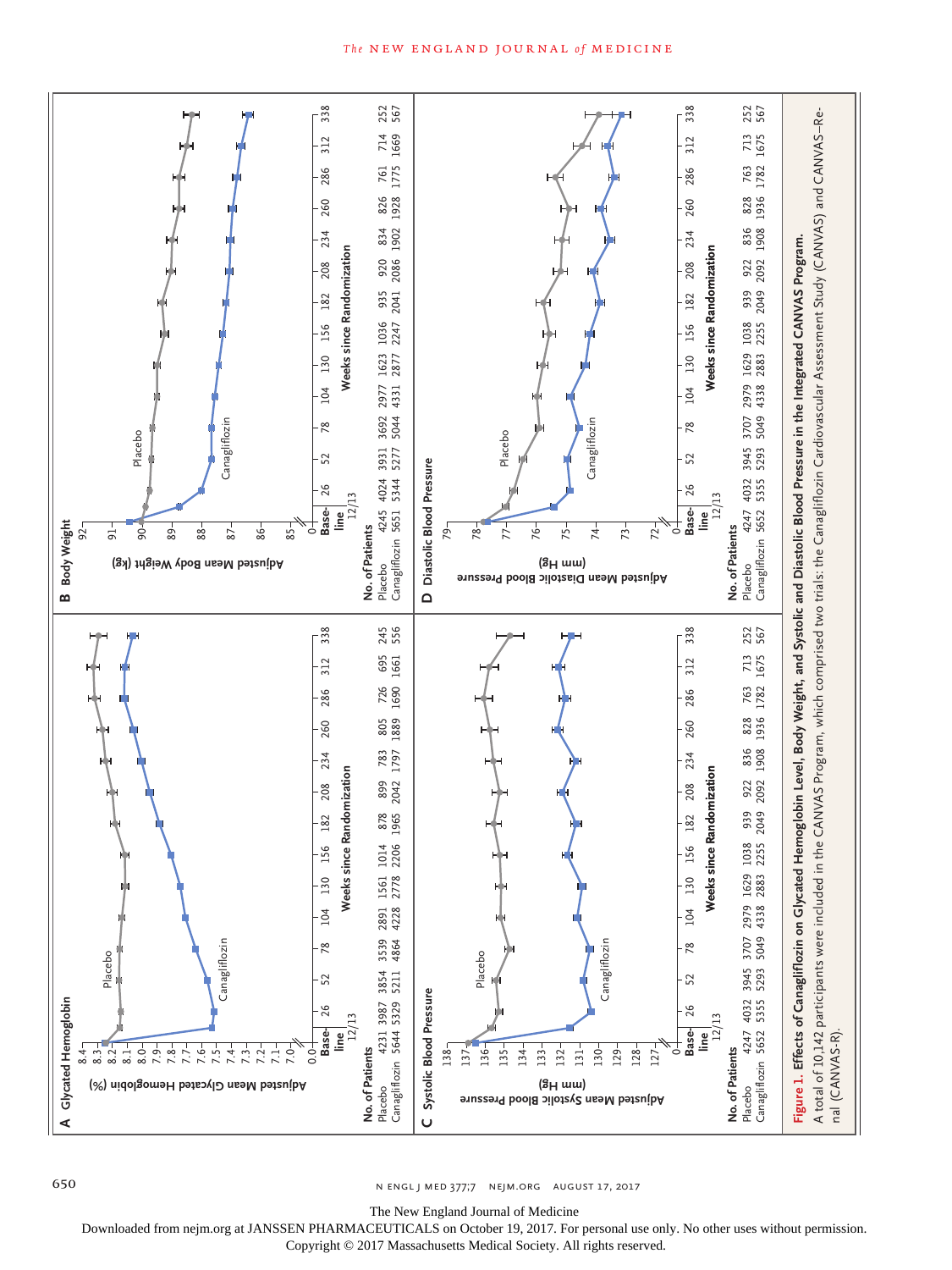

n engl j med 377;7 nejm.org August 17, 2017 651

The New England Journal of Medicine

Downloaded from nejm.org at JANSSEN PHARMACEUTICALS on October 19, 2017. For personal use only. No other uses without permission.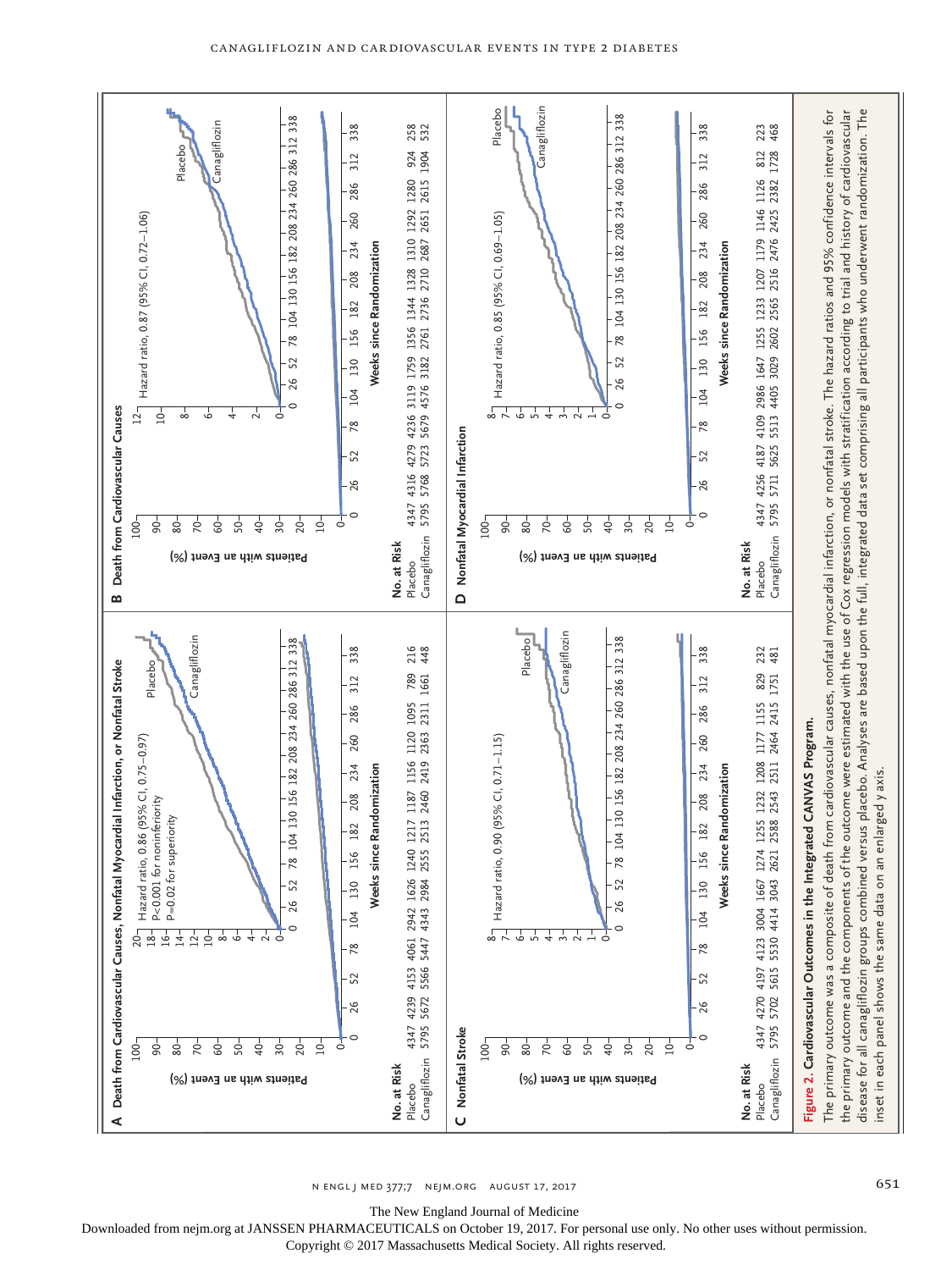| Outcome                                                                                    | Canagliflozin<br>$(N=5795)$             | Placebo<br>$(N=4347)$ | Hazard Ratio (95% CI)                         |                            |
|--------------------------------------------------------------------------------------------|-----------------------------------------|-----------------------|-----------------------------------------------|----------------------------|
|                                                                                            | no. of participants per 1000 patient-yr |                       |                                               |                            |
| Death from cardiovascular causes.<br>nonfatal myocardial infarction,<br>or nonfatal stroke | 26.9                                    | 31.5                  |                                               | $0.86(0.75 - 0.97)$        |
| Death from cardiovascular causes                                                           | 11.6                                    | 12.8                  |                                               | $0.87(0.72 - 1.06)$        |
| Nonfatal myocardial infarction                                                             | 9.7                                     | 11.6                  |                                               | $0.85(0.69 - 1.05)$        |
| Nonfatal stroke                                                                            | 7.1                                     | 8.4                   |                                               | $0.90(0.71 - 1.15)$        |
| Fatal or nonfatal myocardial infarction                                                    | 11.2                                    | 12.6                  |                                               | $0.89(0.73 - 1.09)$        |
| Fatal or nonfatal stroke                                                                   | 7.9                                     | 9.6                   |                                               | $0.87(0.69 - 1.09)$        |
| Hospitalization for any cause                                                              | 118.7                                   | 131.1                 |                                               | $0.94(0.88 - 1.00)$        |
| Hospitalization for heart failure                                                          | 5.5                                     | 8.7                   |                                               | $0.67(0.52 - 0.87)$        |
| Death from cardiovascular causes<br>or hospitalization for heart failure                   | 16.3                                    | 20.8                  |                                               | $0.78(0.67 - 0.91)$        |
| Death from any cause                                                                       | 17.3                                    | 19.5                  |                                               | $0.87(0.74 - 1.01)$        |
| Progression of albuminuria                                                                 | 89.4                                    | 128.7                 |                                               | $0.73$ $(0.67 - 0.79)$     |
| 40% reduction in eGFR, renal-replacement<br>therapy, or renal death                        | 5.5                                     | 9.0                   | 0.5<br>1.0                                    | $0.60(0.47 - 0.77)$<br>2.0 |
|                                                                                            |                                         |                       | Canagliflozin Better<br><b>Placebo Better</b> |                            |

#### **Figure 3. Effects of Canagliflozin on Cardiovascular, Renal, Hospitalization, and Death Events in the Integrated CANVAS Program.**

Hazard ratios and 95% confidence intervals were estimated with the use of Cox regression models, with stratification according to trial and history of cardiovascular disease for all canagliflozin groups combined versus placebo. For the primary outcome (the composite of death from cardiovascular causes, nonfatal myocardial infarction, or nonfatal stroke), P<0.001 for noninferiority and P=0.02 for superiority. Progression of albuminuria was evaluated with data from the 9015 participants with normoalbuminuria or microalbuminuria at baseline. The composite renal outcome was a 40% reduction in the estimated glomerular filtration rate (eGFR), the need for renal-replacement therapy, or death from renal causes. The 40% reduction in eGFR was required to be sustained, which was defined as being present on at least two consecutive measurements more than 30 days apart, and adjudicated by an expert committee. The need for renal-replacement therapy owing to end-stage kidney disease was defined as a need for dialysis for at least 30 days or transplantation and was required to be adjudicated by an expert committee. Death from renal causes was defined as death for which the proximate cause was renal as defined by the end-point adjudication committee. There were three deaths from renal causes, all in the placebo group.

with canagliflozin than with placebo. The rate of all fractures was higher with canagliflozin than with placebo (15.4 vs. 11.9 participants with fracture per 1000 patient-years; hazard ratio, 1.26; 95% CI, 1.04 to 1.52), and there was a similar trend with respect to low-trauma fracture events (11.6 vs. 9.2 participants with fracture per 1000 patient-years; hazard ratio, 1.23; 95% CI, 0.99 to 1.52). There was evidence of heterogeneity in the bone-fracture findings between CANVAS and CANVAS-R with respect to both low-trauma fracture and all fracture (both P≤0.005), with risks

higher in the canagliflozin group than in the placebo group in CANVAS but not in CANVAS-R (Table S9 in the Supplementary Appendix). Only a small number of events of diabetic ketoacidosis were observed with canagliflozin and placebo (0.6 vs. 0.3 participants with an event per 1000 patientyears; hazard ratio, 2.33; 95% CI, 0.76 to 7.17).

# Discussion

Patients with type 2 diabetes and established cardiovascular disease or at high risk for cardiovas-

# **Figure 4 (facing page). Effects of Canagliflozin on the Primary Cardiovascular Outcome in Subgroups.**

A total of 10,142 participants were included in the analysis. Hazard ratios and 95% confidence intervals were estimated with the use of Cox regression models. P values for homogeneity were obtained by fitting interaction terms. The body-mass index (BMI) is the weight in kilograms divided by the square of the height in meters. The analysis according to the history of heart failure was not prespecified. RAAS denotes renin–angiotensin–aldosterone system.

The New England Journal of Medicine

Downloaded from nejm.org at JANSSEN PHARMACEUTICALS on October 19, 2017. For personal use only. No other uses without permission.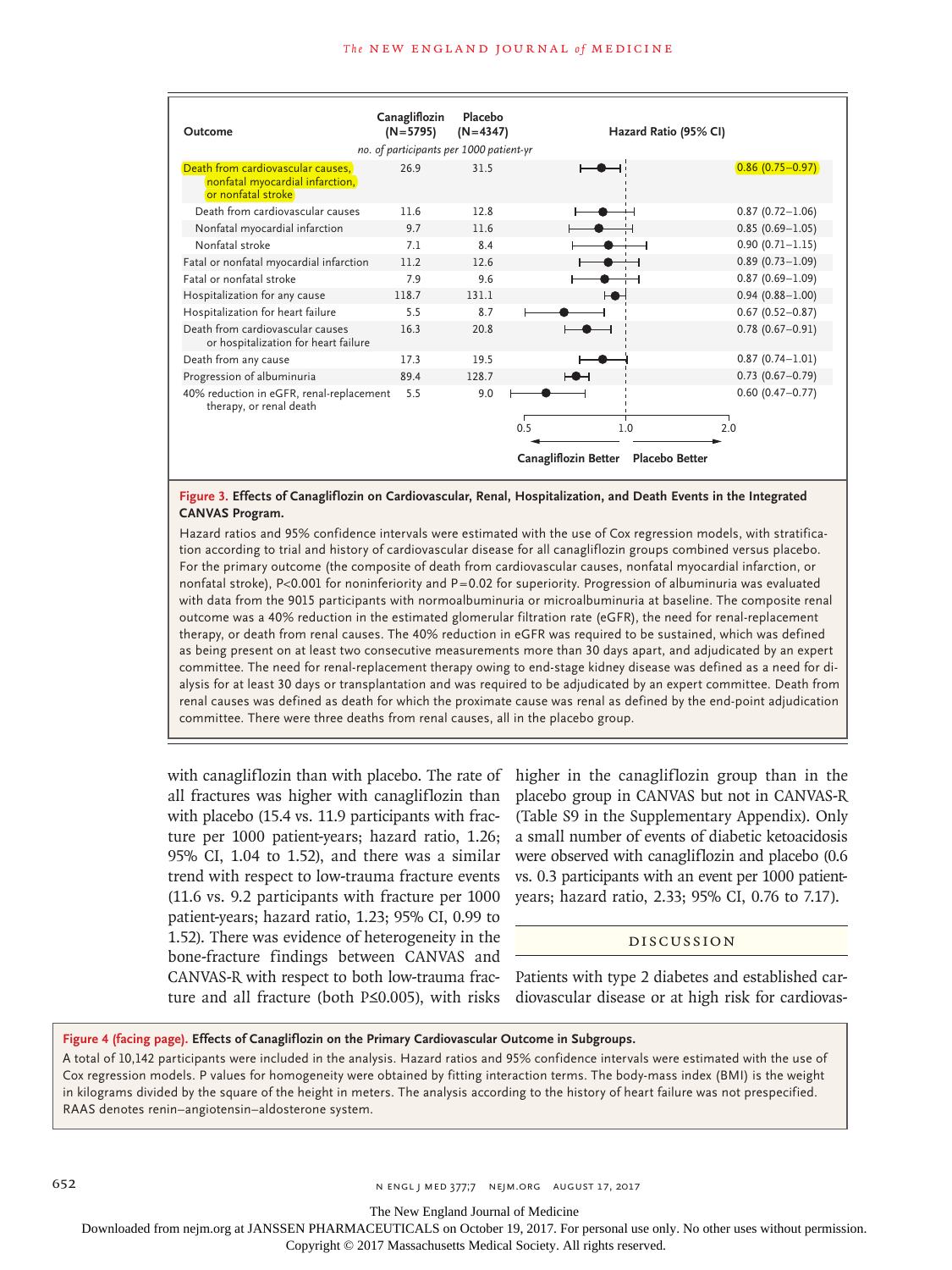| Subgroup                                                                     | Canagliflozin                           | Placebo      | Hazard Ratio (95% CI)                                             | P Value |
|------------------------------------------------------------------------------|-----------------------------------------|--------------|-------------------------------------------------------------------|---------|
|                                                                              | no. of participants per 1000 patient-yr |              |                                                                   |         |
| All patients                                                                 | 26.9                                    | 31.5         | ⊢●⊣i<br>$0.86$ (0.75 - 0.97)                                      |         |
| Study                                                                        |                                         |              |                                                                   | 0.60    |
| CANVAS                                                                       | 26.9                                    | 30.4         | ⊢●⊣<br>$0.88(0.75 - 1.03)$                                        |         |
| CANVAS-R                                                                     | 27.1                                    | 33.0         | $\overline{\phantom{a}}$<br>$0.82(0.66 - 1.01)$                   |         |
| Age                                                                          |                                         |              |                                                                   | 0.26    |
| $<$ 65 yr                                                                    | 22.0                                    | 23.6         | ⊢●⊣<br>$0.91(0.76 - 1.10)$                                        |         |
| $\geq 65$ yr                                                                 | 33.8                                    | 42.3         | $0.80(0.67 - 0.95)$<br>⊢●⊣                                        |         |
| Sex                                                                          |                                         |              |                                                                   | 0.80    |
| Male<br>Female                                                               | 29.8<br>21.7                            | 35.1<br>25.0 | ⊢⊕⊣<br>$0.86(0.74 - 1.00)$<br>$\overline{\phantom{a}}$            |         |
| Race                                                                         |                                         |              | $0.84(0.66 - 1.06)$                                               | 0.40    |
| White                                                                        | 29.1                                    | 34.2         | ⊢●⊣<br>$0.84(0.73 - 0.96)$                                        |         |
| Black                                                                        | 18.6                                    | 37.0         | $0.45(0.19-1.03)$                                                 |         |
| Asian                                                                        | 18.8                                    | 18.4         | $1.08(0.72 - 1.64)$                                               |         |
| Other                                                                        | 25.3                                    | 24.5         | $1.01(0.57 - 1.80)$                                               |         |
| Region                                                                       |                                         |              |                                                                   | 0.89    |
| North America                                                                | 26.7                                    | 30.3         | $0.84(0.65 - 1.09)$                                               |         |
| Central America and South America                                            | 26.7                                    | 33.8         | $0.84(0.53 - 1.33)$                                               |         |
| Europe                                                                       | 28.1                                    | 35.0         | $0.80(0.65 - 0.99)$                                               |         |
| Rest of the world                                                            | 26.0                                    | 28.2         | $0.94(0.75 - 1.18)$                                               |         |
| <b>BMI</b>                                                                   |                                         |              |                                                                   | 0.29    |
| $30$                                                                         | 25.6                                    | 27.8         | $0.97(0.79 - 1.20)$                                               |         |
| $\geq$ 30                                                                    | 27.8                                    | 34.0         | $0.79(0.67 - 0.93)$<br>⊷⊣                                         |         |
| Blood pressure control                                                       |                                         |              |                                                                   | 0.64    |
| Systolic blood pressure ≥140 mm Hg<br>or diastolic blood pressure ≥90 mm Hg  | 28.1                                    | 34.0         | ⊢●⊣<br>$0.84(0.70 - 1.01)$                                        |         |
| Systolic blood pressure <140 mm Hg<br>and diastolic blood pressure <90 mm Hg | 26.1                                    | 29.5         | ⊢●⊣<br>$0.88(0.74 - 1.04)$                                        |         |
| Duration of diabetes                                                         |                                         |              |                                                                   | 0.33    |
| $\geq$ 10 yr                                                                 | 27.0                                    | 33.2         | HO⊣i<br>$0.81(0.70 - 0.95)$                                       |         |
| $<$ 10 yr                                                                    | 26.6                                    | 27.7         | $0.96(0.76 - 1.22)$                                               |         |
| Glycated hemoglobin                                                          |                                         |              |                                                                   | 0.29    |
| $< 8\%$                                                                      | 24.7                                    | 26.9         | $0.94(0.77 - 1.15)$                                               |         |
| $\geq 8\%$                                                                   | 28.8                                    | 35.3         | $0.80(0.68 - 0.94)$<br>$\blacktriangleright$                      |         |
| eGFR                                                                         |                                         | 49.3         |                                                                   | 0.20    |
| 30 to <60 ml/min/1.73 m <sup>2</sup><br>60 to <90 ml/min/1.73 m <sup>2</sup> | 36.4<br>26.8                            | 29.0         | $0.70(0.55 - 0.90)$<br>$0.95(0.80 - 1.13)$<br>⊢●⊣                 |         |
| ≥90 ml/min/1.73 m <sup>2</sup>                                               | 20.8                                    | 23.6         | $0.84(0.62 - 1.12)$                                               |         |
| History of cardiovascular disease                                            |                                         |              |                                                                   | 0.18    |
| Yes                                                                          | 34.1                                    | 41.3         | $0.82$ (0.72-0.95)<br>⊷                                           |         |
| No                                                                           | 15.8                                    | 15.5         | $0.98(0.74 - 1.30)$                                               |         |
| History of peripheral vascular disease                                       |                                         |              |                                                                   | 0.47    |
| Yes                                                                          | 33.9                                    | 43.2         | $0.75(0.58 - 0.97)$                                               |         |
| No                                                                           | 25.4                                    | 28.8         | $0.89(0.77 - 1.03)$                                               |         |
| History of heart failure                                                     |                                         |              |                                                                   | 0.51    |
| Yes                                                                          | 42.2                                    | 51.4         | $0.80(0.61 - 1.05)$                                               |         |
| No                                                                           | 24.8                                    | 28.3         | $0.87(0.76 - 1.01)$<br>⊷                                          |         |
| History of amputation                                                        |                                         |              |                                                                   | 0.36    |
| Yes                                                                          | 44.4                                    | 74.3         | $0.56(0.28 - 1.13)$                                               |         |
| No                                                                           | 26.5                                    | 30.8         | $0.86(0.76 - 0.98)$<br>⊷                                          | 0.96    |
| Insulin use<br>Yes                                                           | 32.0                                    | 37.4         | $0.85(0.72 - 1.00)$<br>⊢●⊢                                        |         |
| No                                                                           |                                         |              | $0.87(0.71 - 1.06)$                                               |         |
| Statin use                                                                   | 21.9                                    | 25.6         | $\bullet$ $\dashv$                                                | 0.45    |
| Yes                                                                          | 26.3                                    | 31.6         | $0.84(0.72 - 0.97)$<br>⊢⊕⊣i                                       |         |
| No                                                                           | 28.7                                    | 31.1         | $0.91(0.71 - 1.16)$<br>$\bullet$ $\hspace{0.1cm}\dashv$           |         |
| Antithrombotic use                                                           |                                         |              |                                                                   | 0.86    |
| Yes                                                                          | 30.3                                    | 34.8         | $0.87(0.75 - 1.00)$<br>⊷⊣                                         |         |
| No                                                                           | 18.5                                    | 22.4         | $0.82$ (0.61-1.09)                                                |         |
| RAAS inhibitor use                                                           |                                         |              |                                                                   | 0.38    |
| Yes                                                                          | 27.6                                    | 31.4         | $0.88(0.76 - 1.01)$<br>⊢●⊣                                        |         |
| No                                                                           | 24.4                                    | 31.8         | $0.77(0.58 - 1.03)$                                               |         |
| Beta-blocker use                                                             |                                         |              |                                                                   | 0.01    |
| Yes                                                                          | 29.5                                    | 39.0         | $0.75(0.64 - 0.88)$<br>⊢●⊣                                        |         |
| No                                                                           | 24.2                                    | 23.2         | $1.04(0.85 - 1.28)$                                               |         |
| Diuretic use                                                                 |                                         |              |                                                                   | < 0.001 |
| Yes                                                                          | 27.6                                    | 41.0         | $\overline{\phantom{a}}$<br>$0.66$ (0.56-0.79)                    |         |
| No                                                                           | 26.4                                    | 24.0         | ⊢⊷<br>$1.11(0.93 - 1.34)$<br>0.25<br>2.00<br>0.50<br>1.00<br>4.00 |         |
|                                                                              |                                         |              |                                                                   |         |
|                                                                              |                                         |              | Canagliflozin Better Placebo Better                               |         |

n engl j med 377;7 nejm.org August 17, 2017 653

The New England Journal of Medicine

Downloaded from nejm.org at JANSSEN PHARMACEUTICALS on October 19, 2017. For personal use only. No other uses without permission.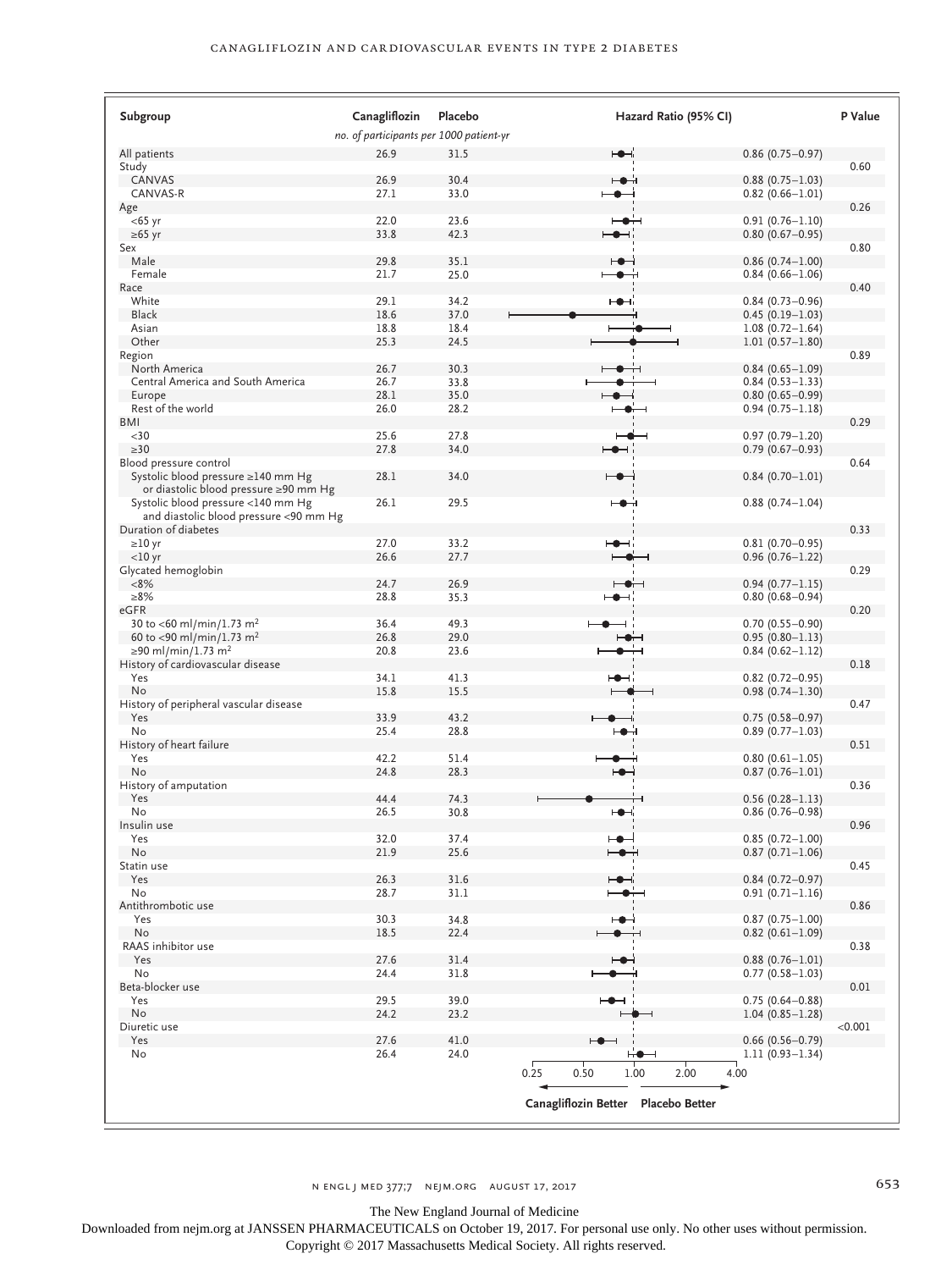

n engl j med 377;7 nejm.org August 17, 2017

The New England Journal of Medicine

Downloaded from nejm.org at JANSSEN PHARMACEUTICALS on October 19, 2017. For personal use only. No other uses without permission.

Copyright © 2017 Massachusetts Medical Society. All rights reserved.

#### The NEW ENGLAND JOURNAL of MEDICINE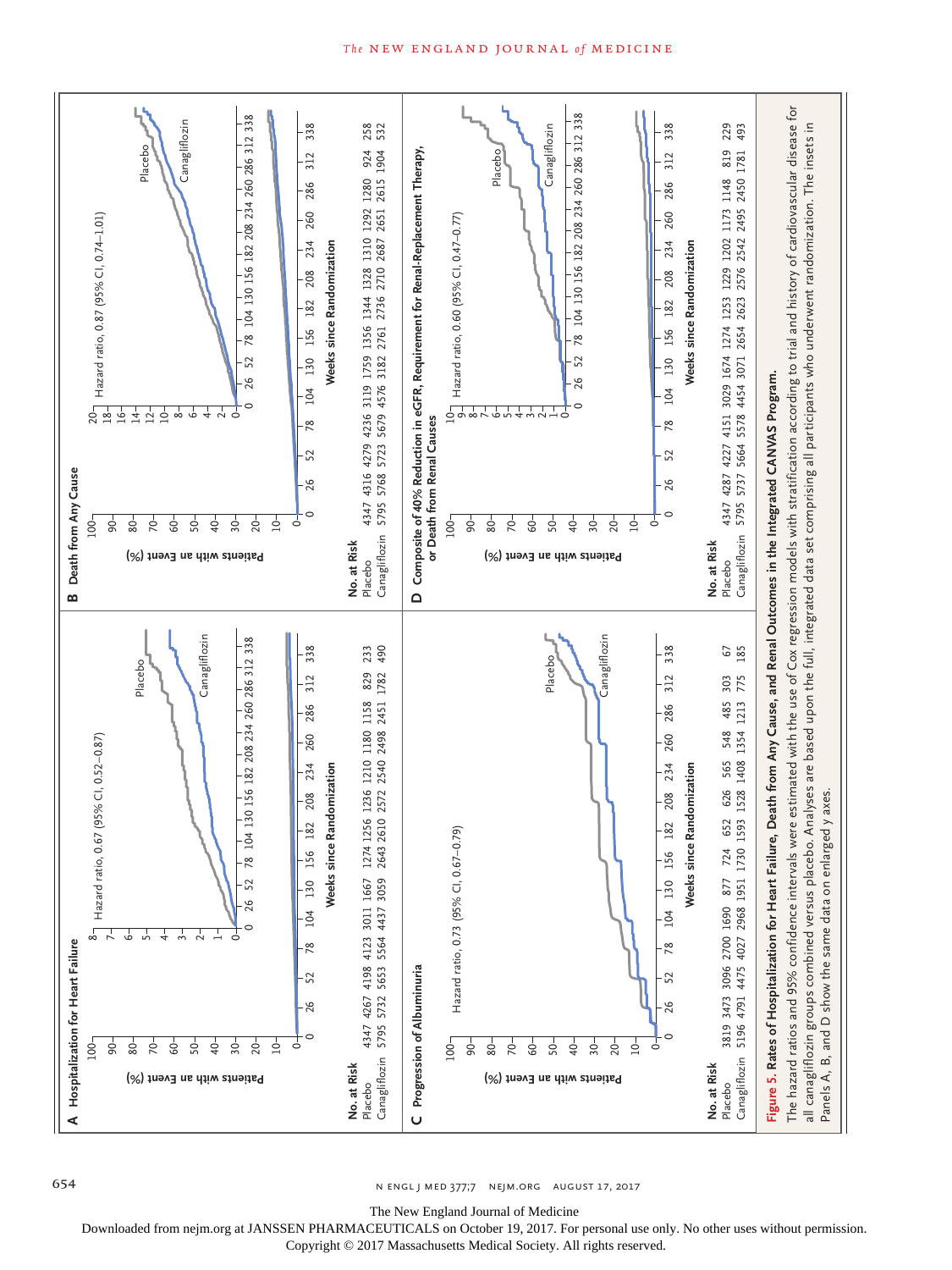| Table 2. Adverse Events.*                                                           |                                |         |          |  |
|-------------------------------------------------------------------------------------|--------------------------------|---------|----------|--|
| Event                                                                               | Canagliflozin                  | Placebo | P Value; |  |
|                                                                                     | event rate per 1000 patient-yr |         |          |  |
| All serious adverse events                                                          | 104.3                          | 120.0   | 0.04     |  |
| Adverse events leading to discontinuation                                           | 35.5                           | 32.8    | 0.07     |  |
| Serious and nonserious adverse events of interest<br>recorded in the CANVAS Program |                                |         |          |  |
| Acute pancreatitis (adjudicated)                                                    | 0.5                            | 0.4     | 0.63     |  |
| Cancer                                                                              |                                |         |          |  |
| Renal cell                                                                          | 0.6                            | 0.2     | 0.17     |  |
| Bladder                                                                             | 1.0                            | 1.1     | 0.74     |  |
| <b>Breast</b>                                                                       | 3.1                            | 2.6     | 0.65     |  |
| Photosensitivity                                                                    | 1.0                            | 0.3     | 0.07     |  |
| Diabetic ketoacidosis (adjudicated)                                                 | 0.6                            | 0.3     | 0.14     |  |
| Amputation                                                                          | 6.3                            | 3.4     | < 0.001  |  |
| Fracture (adjudicated) :                                                            |                                |         |          |  |
| All                                                                                 | 15.4                           | 11.9    | 0.02     |  |
| Low-trauma                                                                          | 11.6                           | 9.2     | 0.06     |  |
| Venous thromboembolic events                                                        | 1.7                            | 1.7     | 0.63     |  |
| Infection of male genitalias                                                        | 34.9                           | 10.8    | < 0.001  |  |
| Serious and nonserious adverse events of interest<br>collected in CANVAS alone¶     |                                |         |          |  |
| Osmotic diuresis                                                                    | 34.5                           | 13.3    | < 0.001  |  |
| Volume depletion                                                                    | 26.0                           | 18.5    | 0.009    |  |
| Hypoglycemia                                                                        | 50.0                           | 46.4    | 0.20     |  |
| Acute kidney injury                                                                 | 3.0                            | 4.1     | 0.33     |  |
| Hyperkalemia                                                                        | 6.9                            | 4.4     | 0.10     |  |
| Urinary tract infection                                                             | 40.0                           | 37.0    | 0.38     |  |
| Mycotic genital infection in women                                                  | 68.8                           | 17.5    | < 0.001  |  |
| Severe hypersensitivity or cutaneous reaction                                       | 8.5                            | 6.1     | 0.17     |  |
| Hepatic injury                                                                      | 7.4                            | 9.1     | 0.35     |  |
| Renal-related (including acute kidney injury)                                       | 19.7                           | 17.4    | 0.32     |  |

\* Analyses were performed on data from the on-treatment data set (patients who had a safety outcome while they were receiving canagliflozin or placebo or within 30 days after discontinuation of the drug or placebo), except for fracture, amputation, cancer, and diabetic ketoacidosis outcomes, which included all events at any time point in all patients who underwent randomization and received at least one dose of canagliflozin or placebo.

† P values were estimated from Cox regression models.

‡ Low-trauma fracture was the prespecified primary fracture outcome, and all fracture was a secondary outcome.

 $\tilde{\S}$  Infection of male genitalia included balanitis, phimosis, and events leading to circumcision.

¶ For these adverse events, the annualized incidence rates are reported with data from CANVAS alone through January 7, 2014, because after this time, only serious adverse events or adverse events leading to discontinuation were collected. In CANVAS-R, only serious adverse events or adverse events leading to discontinuation were collected. Owing to the differences between the two trials in methods of collection of the data, an integrated analysis of these adverse events is not possible.

The New England Journal of Medicine

Downloaded from nejm.org at JANSSEN PHARMACEUTICALS on October 19, 2017. For personal use only. No other uses without permission.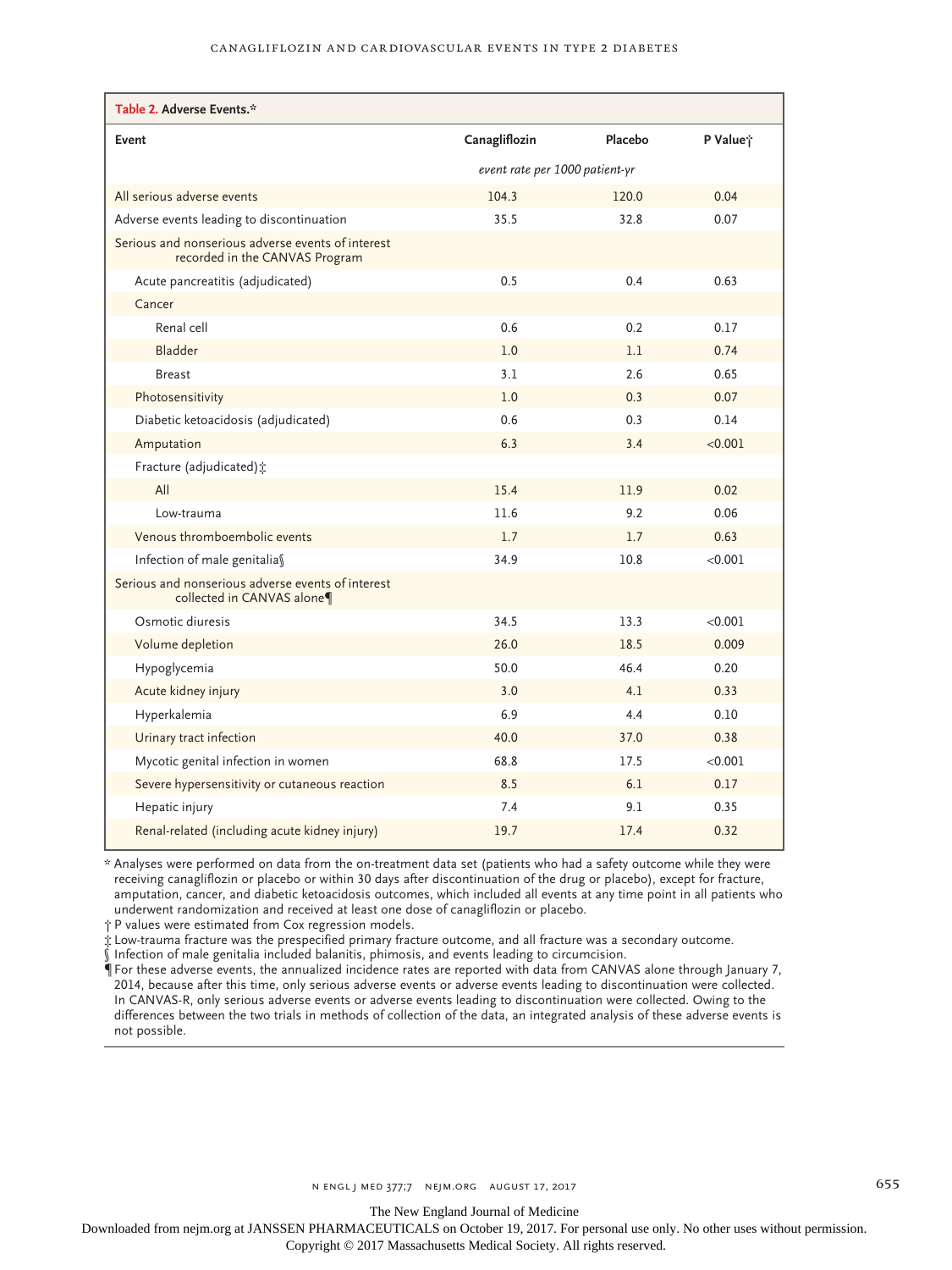cular events who were treated with canagliflozin had significantly lower rates of the primary cardiovascular outcome than patients assigned to placebo. All three components of the primary outcome — death from cardiovascular causes, nonfatal myocardial infarction, and nonfatal stroke — showed point estimates of effect that suggested benefit, although the individual effects did not reach significance. The results also showed that patients treated with canagliflozin had a lower risk of hospitalization for heart failure, progression of albuminuria, and substantive loss of kidney function than patients who received placebo, although on the basis of the prespecified hypothesis testing sequence these findings are not considered statistically significant.

Several established effects of SGLT2 inhibitors on intermediate outcomes may contribute to cardiovascular and renal protection. Although pleiotropic effects have been inferred, improved glycemic control, lowering of blood pressure, decrease in intraglomerular pressure, reduction in albuminuria, and amelioration of volume overload are all plausible protective mechanisms.<sup>4,13-23</sup>

The effects on cardiovascular and renal outcomes observed within this program of two integrated trials are similar to those observed previously with this drug class.<sup>5,6</sup> The favorable direction of effect with respect to stroke observed in this trial program differs from a previously reported possible adverse effect on stroke risk.5,6 Apparent differences in the effect sizes for other secondary and exploratory outcomes may be attributable to chance, since precision in the effect estimates of each is limited. Although it is also possible that variation in effect sizes could reflect features of trial design or actual differences between the agents, additional data will be required to clarify the differing results.

The possible benefit of canagliflozin use with respect to renal outcomes is supported by the magnitude of the effects observed, the consistency of the observation across renal outcomes, and the consistency of the findings with other recently reported data.12 Prespecification, confirmation, and adjudication of the renal outcomes in this trial program add support to the possibility that SGLT2 inhibition may have an important kidneyprotective effect in type 2 diabetes. Since most renal events were based on changes in eGFR, more data are required to confirm the effects on kidney failure. Definitive evidence about the effects of canagliflozin on clinical kidney outcomes are likely to be provided by the ongoing Canagliflozin and Renal Endpoints in Diabetes with Established Nephropathy Clinical Evaluation trial (CREDENCE; ClinicalTrials.gov number, NCT02065791).

The adverse effects observed in this program of two integrated trials are generally consistent with the known safety profile of canagliflozin and other SGLT2 inhibitors.<sup>5</sup> The increased rate of amputation is a new finding for which the mechanism is unknown, and care is warranted in the use of canagliflozin in patients at risk for amputation. An increase in bone fractures has been described previously with canagliflozin,<sup>24</sup> but the excess in bone fracture seen in CANVAS was not observed in CANVAS-R. There is no clear explanation for the difference in fracture risk between the two trials, which included directly comparable patient groups and assessed the same intervention.

The trial program has certain strengths. It benefits from the large size of the combined trials, the long duration of the trials, the randomized design, the breadth of included participants, and the high standard to which the conduct of the trials was held. The inclusion of participants with and those without established cardiovascular disease extends the population for which data are available.

The trial program has certain limitations, the major one being the moderate number of events for many important outcomes — in particular, the paucity of events of end-stage kidney disease. The relatively small proportion of participants with established kidney disease also limits generalization to that population. The large number of analyses and relatively few events increases the risk of false positive findings, though the broad internal and external consistency of the data strengthens the conclusions. Discontinuation of randomized therapy and greater use of other glucose-lowering agents in the placebo group during the trial program is the likely explanation for the convergence of glycated hemoglobin levels over time and may have resulted in underestimation of any benefits and risks associated with canagliflozin.

In summary, the trial program showed that among patients with type 2 diabetes who had an increased risk of cardiovascular disease, patients treated with canagliflozin had a significantly lower risk of death from cardiovascular causes,

The New England Journal of Medicine

Downloaded from nejm.org at JANSSEN PHARMACEUTICALS on October 19, 2017. For personal use only. No other uses without permission.